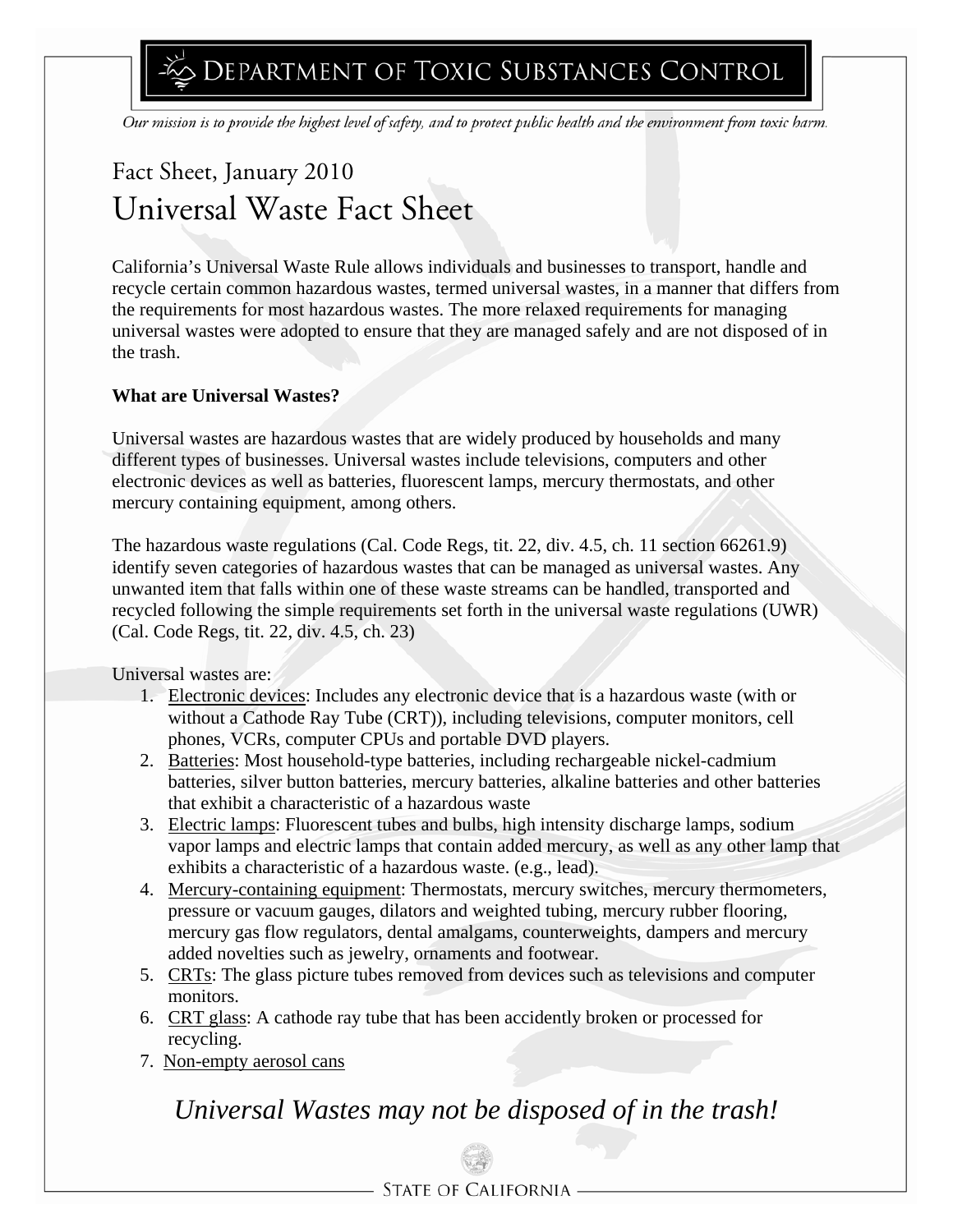#### **Regulatory Standards for Universal Waste**

The UWR has separate requirements for of each of the three types of regulated entities:

- 1. Universal waste handlers
- 2. Universal waste transporters
- 3. Destination Facilities

#### Universal Waste Handlers

A universal waste handler is a generator of universal waste or the owner or operator of a facility that receives universal waste from another universal waste handler, accumulates universal waste, and sends universal waste to another universal waste handler, a facility that accepts hazardous waste, or a foreign country.

A universal waste handler may be:

- 1. A person (e.g., a household or business) who generates universal waste but does not accept universal waste from others
- 2. A person who accepts and accumulates universal waste generated by others at his or her facility
- 3. A person who accepts universal waste generated by others and conducts certain treatment and recycling activities allowed by the universal waste handler regulations

*Management Requirements for Universal Waste Handlers (Cal. Code Regs, tit. 22, sections 66273.30-66273.39; additional requirements for handlers who conduct authorized treatment, Cal. Code Regs, tit. 22, sections 66273.70-.77)* 

- Do not dispose of universal waste or treat universal waste except as provided for in the regulations
- Notify DTSC and/or obtain an EPA identification number
- Use proper containment—non-leaking, compatible containers
- Segregate universal waste in distinct areas
- Determine if materials generated when handling/recycling are hazardous wastes
- Comply with applicable requirements for hazardous waste
- If applicable, comply with zoning requirements when storing universal wastes
- Have spill kits readily available to deal with accidental spills (mercury-containing devices)
- Use proper labeling and markings
- Accumulate universal waste no longer than one year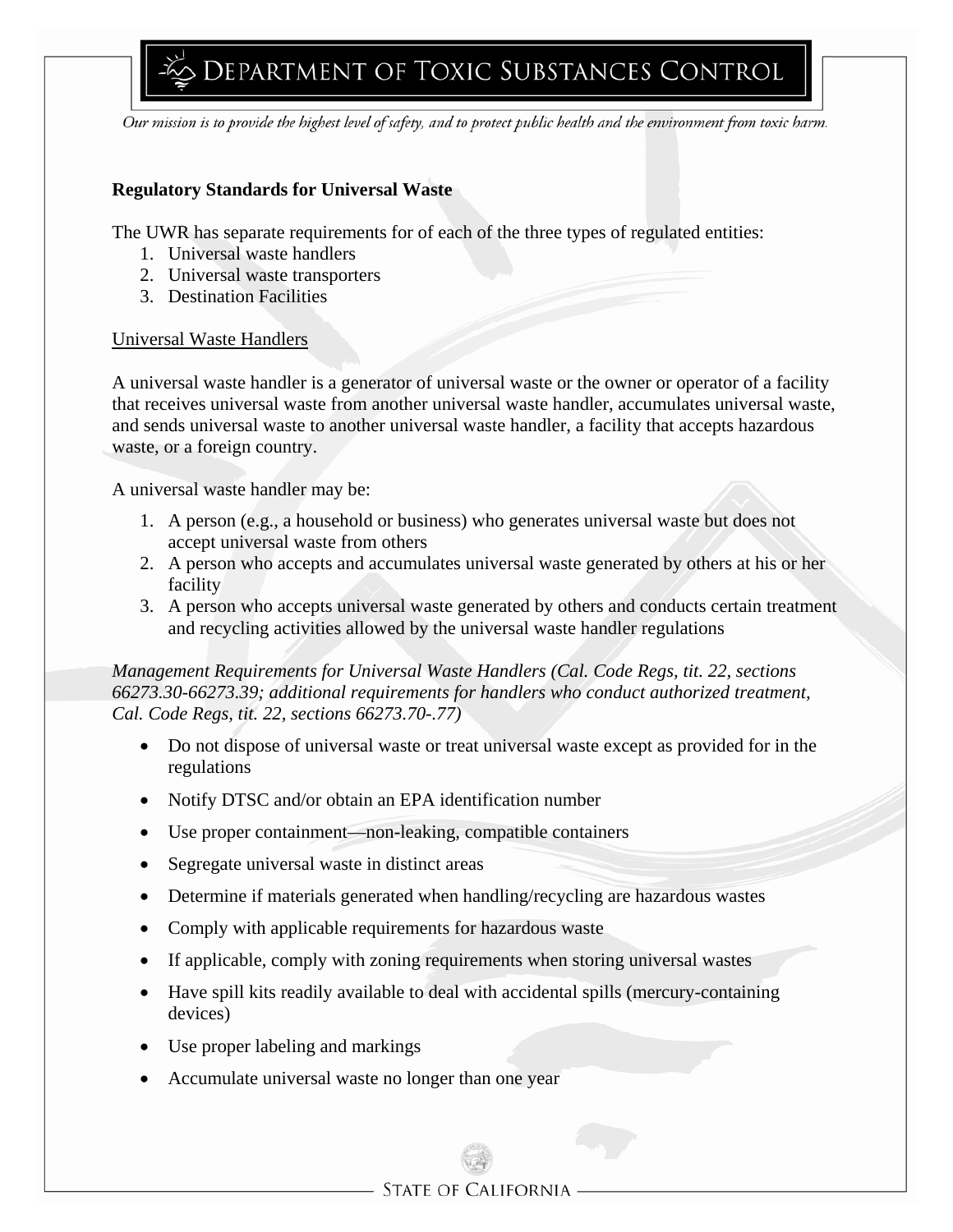- Provide personnel training to personnel who manage universal waste, or who supervise personnel who manage universal waste and keep training records
- Respond to releases of universal waste or its contents; determine if spill residuals are hazardous waste
- Track shipments by keeping records of what was received and shipped (name, address, quantities) for three years

#### Universal Waste Transporters

A universal waste transporter is a person engaged in the offsite transportation of universal waste by air, rail, highway or water. A universal waste transporter may be:

- 1. Universal waste handler carrying universal waste in his or her own vehicle
- 2. A package shipping service (e.g., US Postal Service; FedEx, UPS)
- 3. A commercial carrier (e.g., a trucking company, a hauler specializing in universal waste, or the operator of a destination facility that offers a universal waste pick-up service)
	- ¾ If you do not own or operate a facility that accepts, generates, accumulates, or stores universal waste, but you pick up and transport universal waste (e.g., electronic devices from office complexes) to a recycling or collection facility, you are a universal waste transporter. Universal waste transporters do not need to notify DTSC or submit annual reports for their transportation activities.
	- $\triangleright$  Universal waste transporters may store universal waste at a transfer facility for up to 10 days (depending on local zoning). A universal waste transporter who exceeds this limit is considered a universal waste handler and is subject to the handler requirements summarized above.

#### Destination Facilities

A destination facility is a fully-regulated hazardous waste facility that treats, disposes of, or recycles a specific type of universal waste. Examples of destination facilities are hazardous waste recycling facilities and hazardous waste landfills. A destination facility shall manage the universal waste in accordance with the requirements and conditions in its hazardous waste facility permit, unless authorized by section 66273.60 of title 22 of the California Code of Regulations to manage it pursuant to the reduced requirements applicable to universal waste handlers. A destination facility is required to follow certain rules for shipping universal wastes off-site and for rejecting shipments that contain universal waste and is required to keep records of all shipments received for three years. A facility that only accepts and accumulates universal waste is not a destination facility. Such a facility is regulated as a universal waste handler.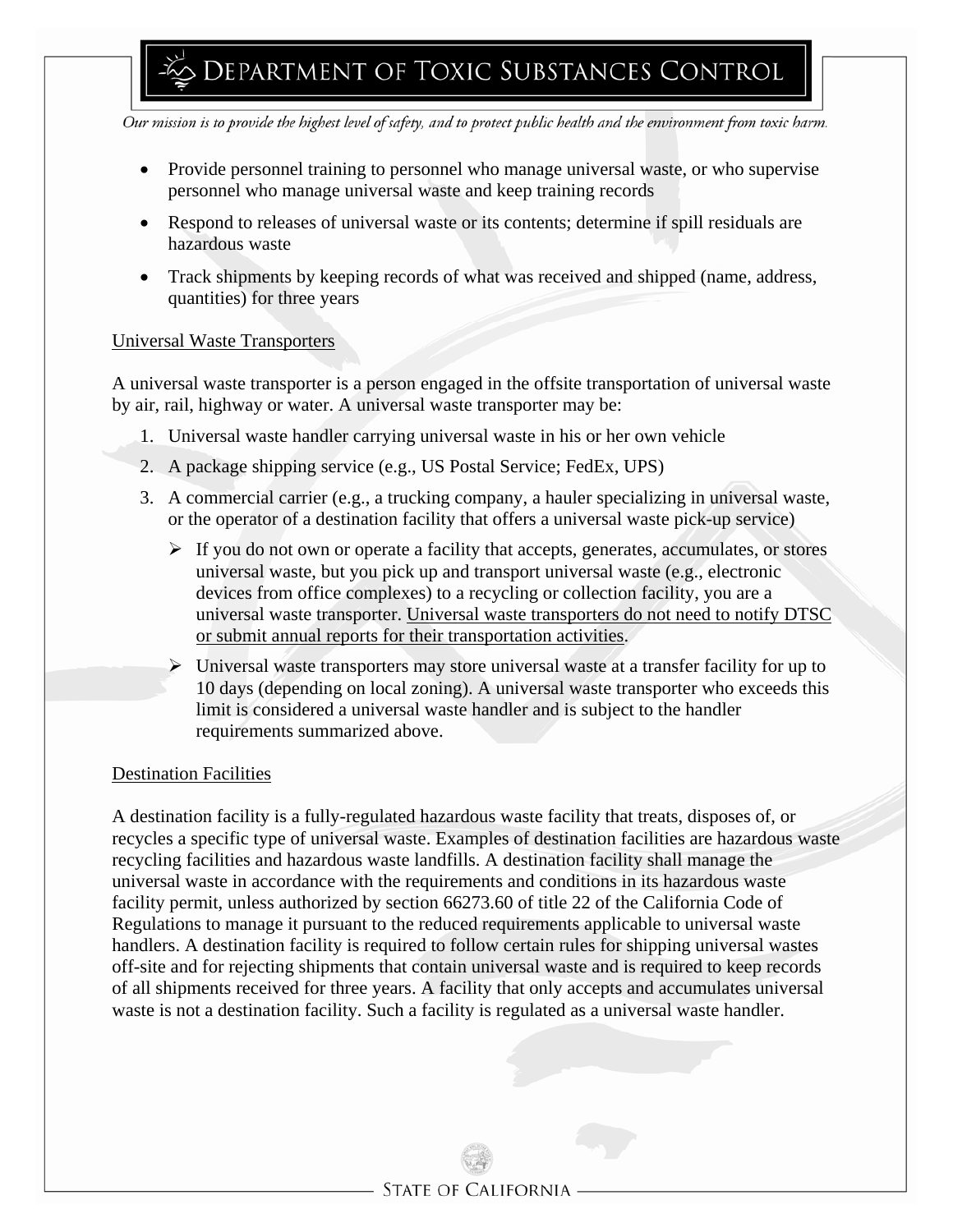## **Households and Conditionally Exempt Small Quantity Universal Waste Generators (CESQUWG)**

Two categories of universal waste handlers—households and CESQUWGs—are exempt from most of the requirements of the universal waste regulations provided they comply with certain conditions. Handlers who qualify for these exemptions are not required:

- To obtain an EPA ID number or otherwise notify DTSC;
- To keep records of shipments or provide annual reports to DTSC; or
- To label their universal waste.

A household is defined to include a single detached residence (e.g., a house) or a single unit of a multiple residence unit (e.g., an apartment or condominium). Households that generate hazardous wastes other than universal wastes (e.g., paints and motor oil) can visit DTSC's household hazardous waste Web page (http://www.dtsc.ca.gov/HazardousWaste/UniversalWaste/HHW.cfm) for information on how to properly dispose of them.

A Conditionally Exempt Small Quantity Universal Waste Generator (CESQUWG) is a universal waste generator who produces less than 100 kilograms (220 pounds) of RCRA hazardous waste, including universal waste that is RCRA universal waste and less than 1 kilogram of acutely hazardous waste in a calendar month. (RCRA hazardous waste is hazardous waste that is regulated under the hazardous waste regulations adopted by the U.S. Environmental Protections Agency.)

*Pursuant to section 66273.8 of title 22 of the California Code of Regulations, a generator who meets the definition of a household or a CESQUWG is exempt from universal waste handler requirements provided he or she*:

- 1) Does not dispose of universal waste;
- 2) Relinquishes universal waste only to another universal waste handler, a universal waste transporter, a destination facility, or a curbside household hazardous waste collection program; and
- 3) Does not conduct treatment of universal waste, except for limited activities enumerated in the regulations (e.g., removing batteries, light bulbs, or mercury switches). This exemption applies only to universal waste generated by the household (e.g. light bulbs, computers, televisions, thermostats, cell phones, etc.), not to universal waste accepted from other people.

### **Where can I send universal wastes?**

A handler may not send universal waste to a municipal solid waste (garbage) landfill or a non-hazardous waste recycling center. All handlers of universal waste must relinquish their universal waste to one of the following: